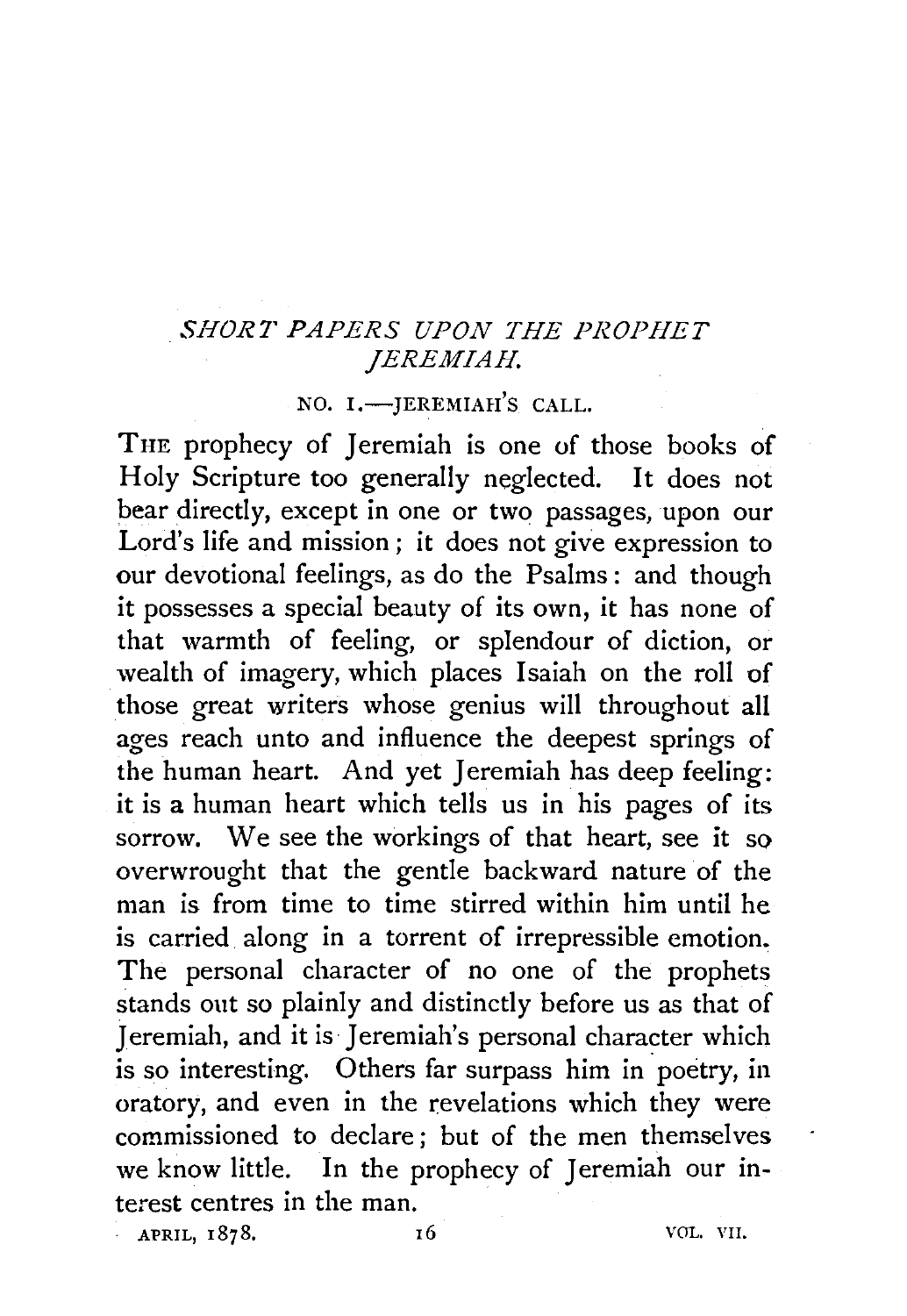His office was a sad one. Slowly, step by step, Judæa was sinking down to national ruin. Hezekiah and Isaiah had tried to arrest that ruin, but on Hezekiah's death the corruption of the people burst forth into open riot and excess during the early years of the child Manasseh. In his later years that king's repentance may have somewhat arrested the national decay. At all events, Judæa had become a prosperous little nation again when Josiah ascended the throne. It had had a long period of rest, but evidently, though not so defiantly wicked as at first, it had not really changed its ways. And God was pleased once again to give it a louder call to repentance, and his instruments this time also were a king and a prophet, both young, both earnest sincere men; but the king, active, eager, high-spirited, resolute, impetuous ; the prophet, desponding, melancholy, shrinking ever backward, working without hope, yet beneath this feeble exterior having a will more determined and unyielding than that of the king himself.

It was a critical time when Jeremiah was called to be a prophet. Men were congratulating themselves upon the salvation of the nation, just as we are wont to congratulate ourselves upon the revival of religion among us. It was the thirteenth year of Josiah, and for three years the young king had been doing his utmost to reform and purify the Church. He was but eight years old when he succeeded his father, and after a pause of ten years he set himself in his early manhood to bring the people back to the worship of the true God. He was thus in the full tide of his enterprize when three years afterwards God called Jeremiah to take part in the work. As he speaks of himself.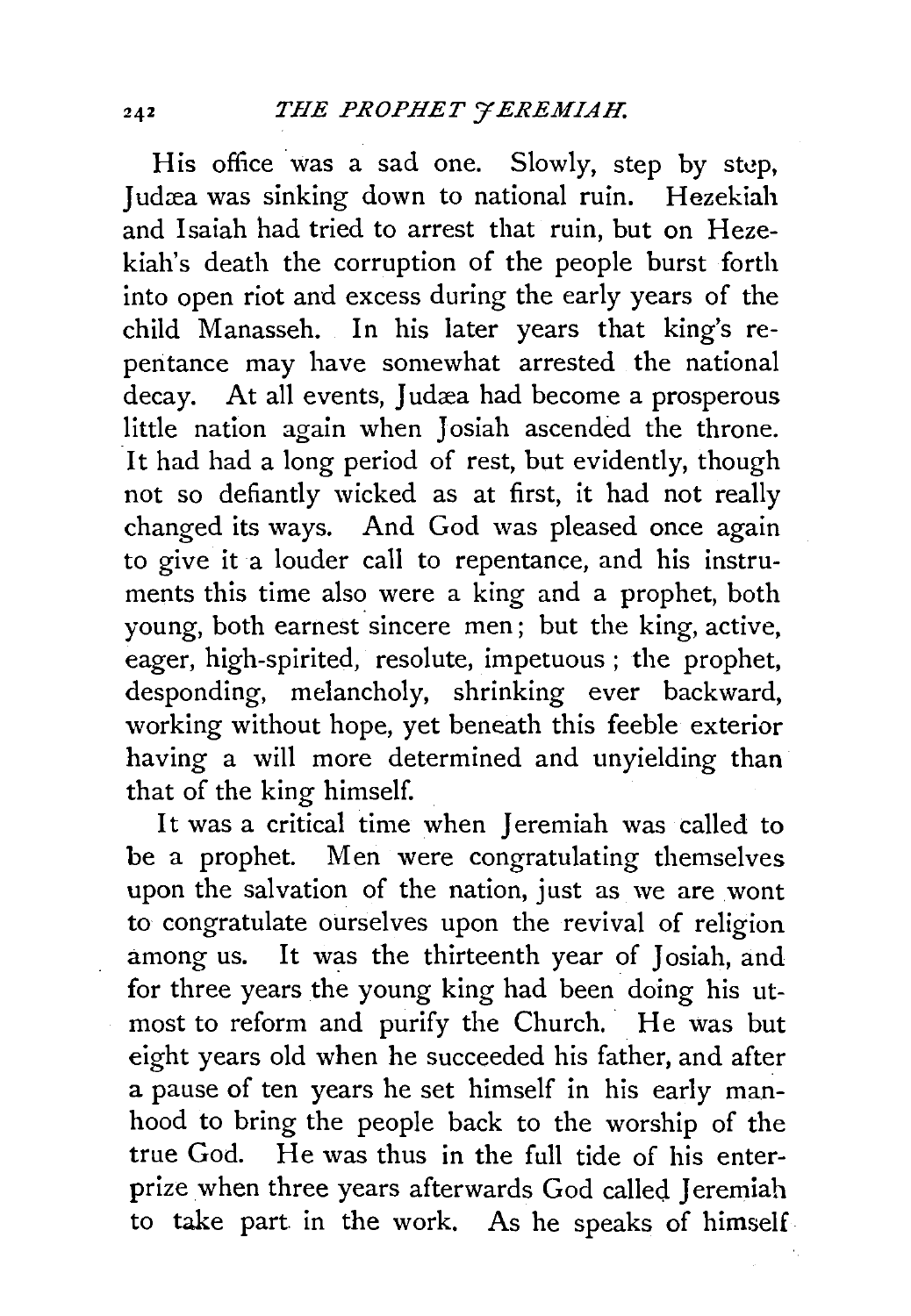when the call came as a *child,* or, more exactly, a *lad,*  he was probably somewhat younger than the king. And thus it was two youths-a king aged twenty-one, a prophet aged sixteen or seventeen-who set themselves to the great work of reforming the Jewish nation and restoring it to its true place. Nor did they work in vain; for though the people hardened themselves in their sins till the chastising armies of Babylon came, and for a time quenched the national life, yet the return from Babylon and the piety of Ezra and his companions was their doing. Could Jeremiah have seen the long train of forty-two thousand exiles returning to their wasted land, to rebuild city and temple, saddened as he would have been at the thought of the hundreds of thousands that had perished, yet he could not have felt that his labour had been without effect. Painful as would have been the comparison between. the victorious host of warriors led by Joshua to the conquest of Canaan and the weary exiles, defending themselves by prayer, and coming home to a country empty and desolate, he would yet have felt that they carried the same great hope with them, and, equally with Moses and Joshua, were the ministers of God's high purpose. The salvation of man was bound up with the return from Babylon, and that return was Jeremiah's work.

Let me first say a word about his parentage, and then proceed to his call to the prophetic office.

We learn that Jeremiah's father was a priest named Hilkiah, and that his birthplace was Anathoth. This was a yiliage situated about three miles to the north of Jerusalem, and was inhabited entirely by priests and their families. For it was not the Jewish custom for the clergy to dwell 'everywhere, dispersed over the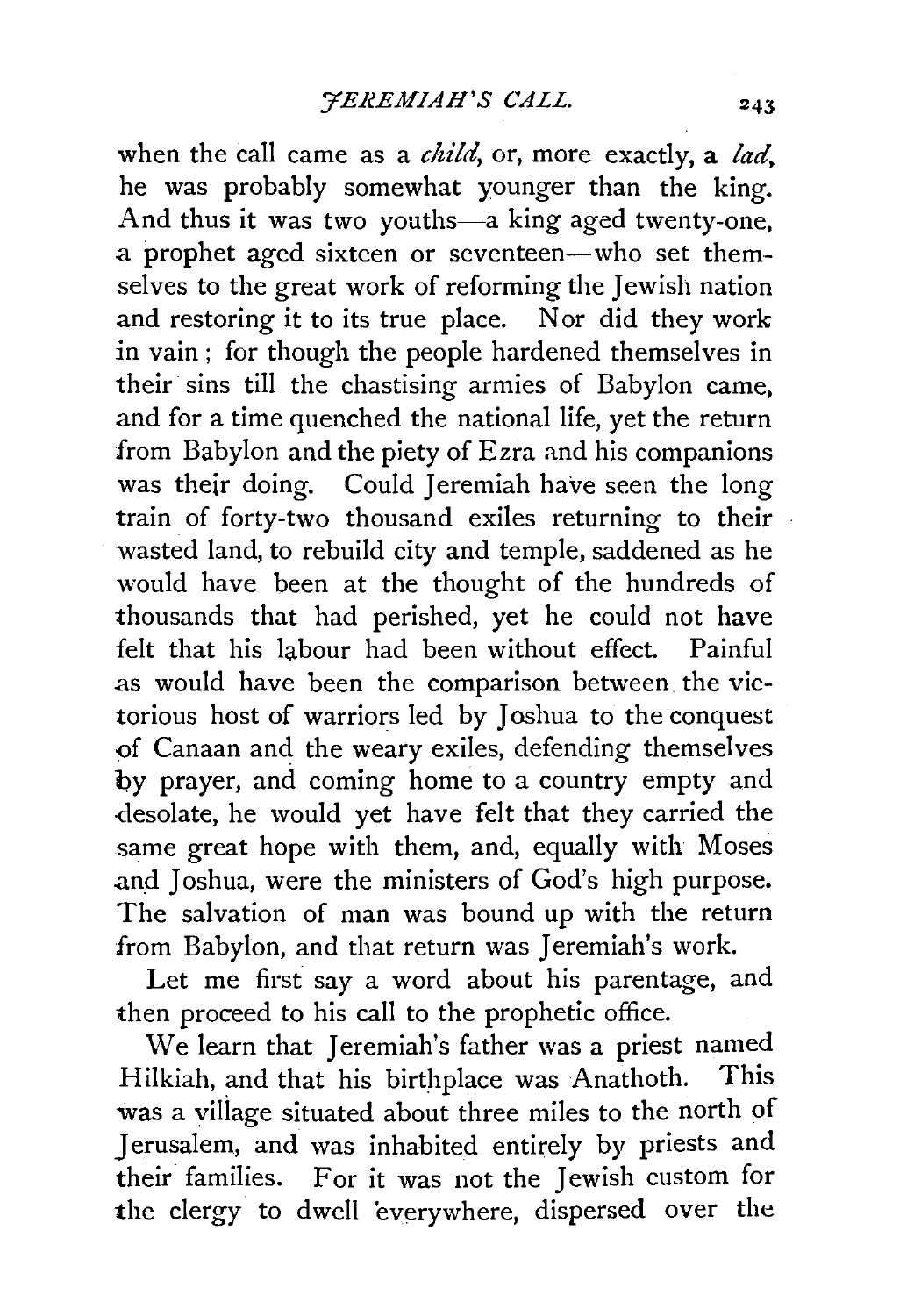whole land, as it is with us now, but they were gathered into a few towns, where the property and the fields round to a certain distance belonged to them. Their business was to go in turns to Jerusalem, to minister there, whilst the duty of teaching religion to the young was left to the heads of every household. (Exod. xiii.  $14$ ; Deut. iv. 9, vi. 7, 20.) They performed this duty so ill that the nation was ever lapsing into idolatry; but after the return from captivity synagogues were established in every city, and in them prayers were offered, and the Scriptures read, and sermons preached, every Sabbath day. And from this time there was no more lusting after idolatry. It was the teaching of the synagogues which kept the Jews firm in their allegiance to one God.

Both Clement, bishop of Alexandria, and Jerome tell us that Jeremiah's father was the high priest Hilkiah who found in the temple the book of the Law  $(2$  Kings xxii. 8); and there is much to confirm this tradition. Jeremiah is always treated with so great respect, even by bad kings and princes, that in spite of the scourging given him by the deputy high priest Pashur and his being put in the stocks, we discern plainly that there was much of dignity and rank about him. His prophetical office alone would not have ensured him such deference. And if his father was thus the high priest, we should have the interesting picture of the youthful king accompanied in his tour round the cities of Judah by the even more youthful son of the chief pastor of the Church, both earnestly striving to win the nation back to purity and holiness, and to the worship of that God in whose service alone purity and holiness are to be found.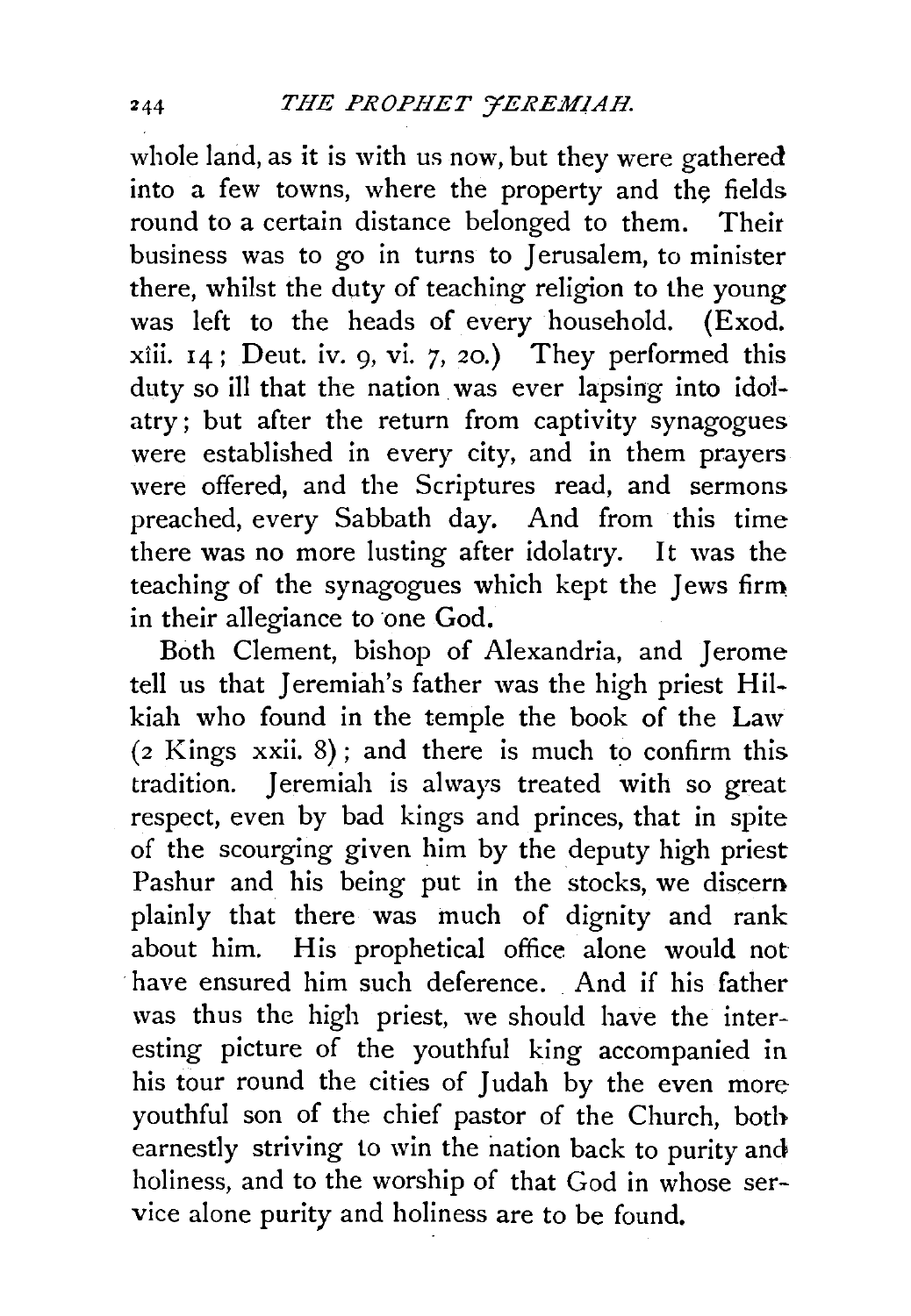But before Jeremiah undertook so serious a duty, he was solemnly called to it by God. We may suppose him often deeply musing upon the condition of the Jewish people. Three years previously the Book of the Law, probably the original copy laid up in the ark, had been found in the general search caused by the repairs of the temple. Its discovery and the public reading of it had produced an extraordinary effect upon both king and prophet. All men talked of nothing else. Especially the twenty-eighth Chapter of Deuteronomy -containing such vivid pictures of the effects of siege and famine, and threatening the destruction of both . nation and city in case they fell into idolatry - must have strongly affected them. They had so fallen. Was there still hope, or must the nation's sin be purified by suffering ? At all events, they would repent and make a solemn covenant with Jehovah, by which they bound themselves to put away their idols and observe all the ordinances of the Mosaic Law (2 Kings xxiii. 3). This national act greatly impressed Jeremiah, and the Book of Deuteronomy evidently became his favourite study. As Hilkiah's son, he would have constant access to it, and his writings abound with words and phrases, and even whole sentences, taken from it. From this discovery of the Book of the Law we may date that inner working of Jeremiah's mind which prepared him to be Jehovah's prophet.

Again and again, we may be sure, had Jeremiah meditated upon the subject, and felt his heart moved to join the king in his work. Yet when the call came it was in a way he did not expect. The word of Jehovah came to him and told him that even before his birth, God, in his Divine foreknowledge, had set him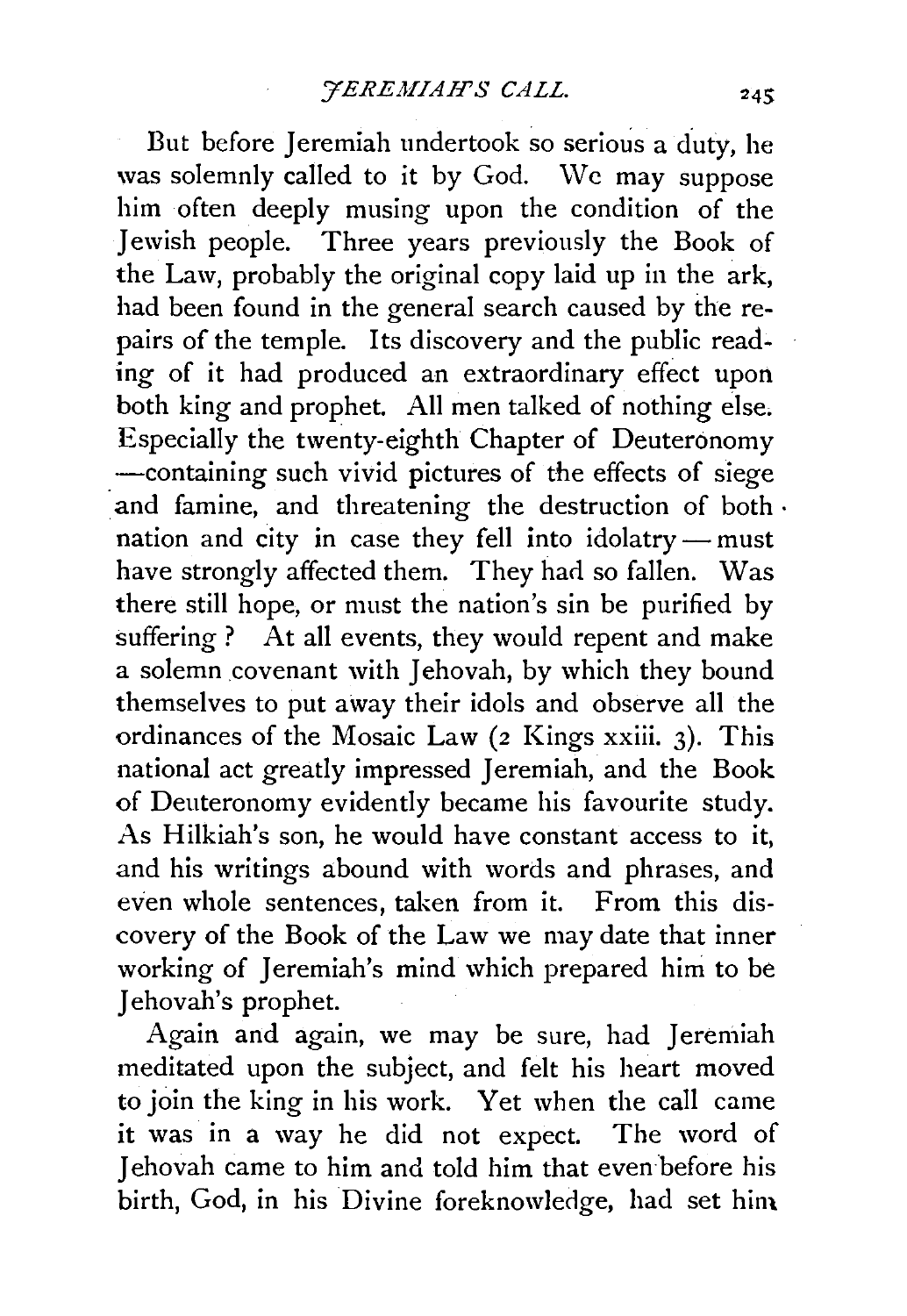apart for this very duty, and ordained him as "a prophet unto the nations." And he shrank back in alarm. "Alas, O Lord God!" he says, "behold, I cannot speak : for I am a child." How could he, a timid lad, go and deliver God's message as one in authority? He might have helped the king, and laboured under his direction. He was called to be a co-ordinate power, with the spiritual authority vested in him, as the secular authority belonged to the king.

It was this independent authority which so often made the post of prophet no easy office nor free from danger. Manasseh, determined to rule alone, had put to death every prophet who had spoken in Jehovah's name in his father's days, and the people had looked on with apathy or even with approval. Everywhere around him Jeremiah saw "upon the skirts of their garments the blood of the souls of the poor innocents " (Chap. ii. 34). But it was not fear which made the young priest shrink back; it was the sense of his unfitness for so high an office : and therefore God did not reprove his backwardness, but encouraged him; and gave him noble promises of help, and touched his mouth, as the sign that henceforward his words were consecrated to Jehovah's service.

In my next paper I shall say a few words upon the two visions which followed upon Jeremiah's solemn appointment to his office. In this I shall content myself with pointing out the remarkable contrast which exists between his call and those of Isaiah and Ezekiel. At an. age equally youthful with that of Jeremiah, Isaiah beheld a vision which to this day wraps our minds in astonishment. He saw in the temple a lofty throne floating in the air, whereon the Deity seemed to sit.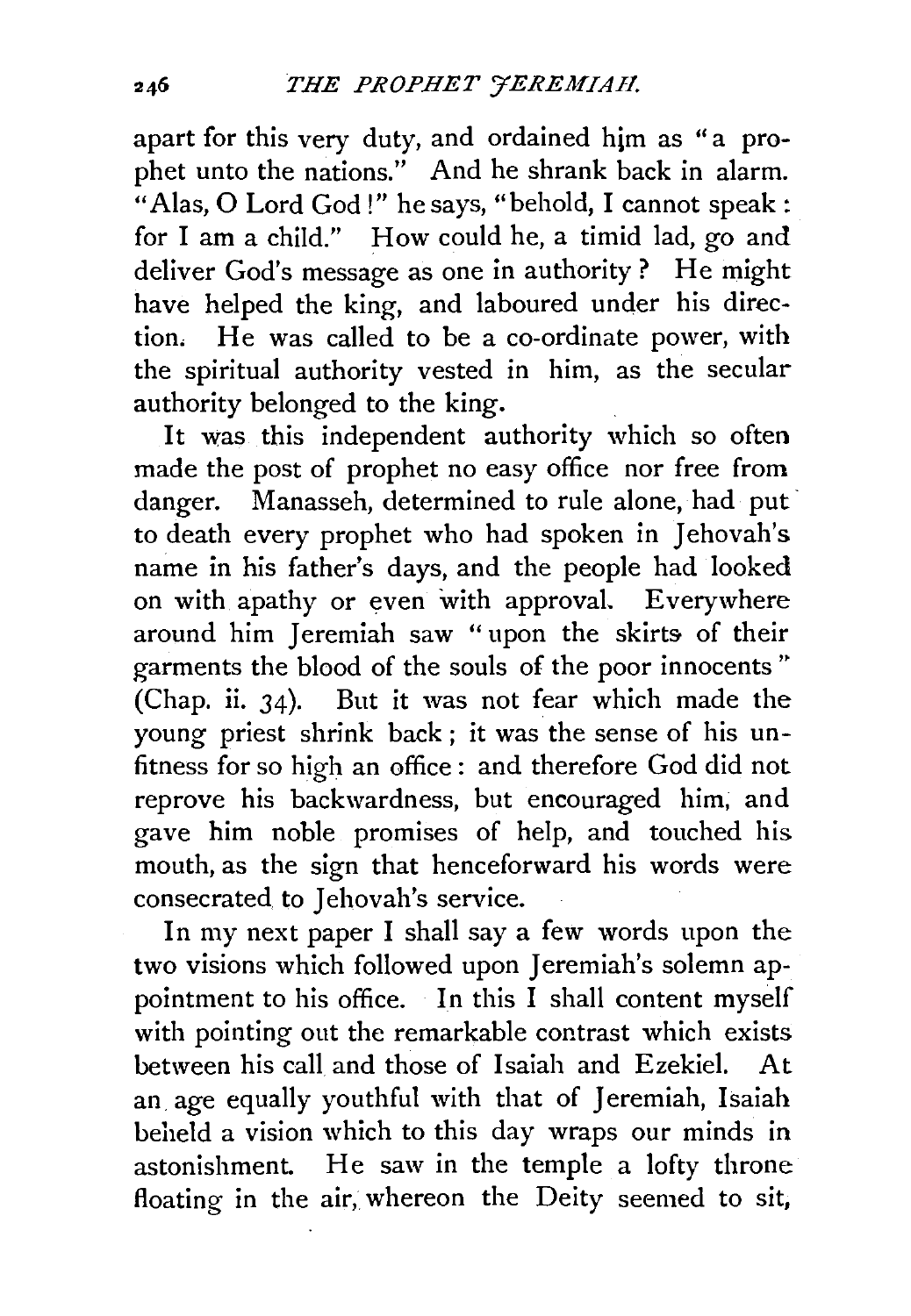while flowing garments of light and glory descended from it, and filled with their brightness the whole space around. Above and at each side were seraphim, beings with bodies as of transparent fire, each with six wings; with twain whereof each covered his face, in awe of the Divine majesty; with twain each covered his feet, acknowledging thereby the imperfection of his nature and of his services; and with twain each did fly, ready with instant motion to obey the commands of God. And all joined in the hymn of praise, " Holy, holy, holy, is Jehovah of hosts : the whole earth is full of his glory."

Equally sublime is the vision which Ezekiel saw when he was appointed to be a prophet; but it has all that mysteriousness and intricacy and fulness of detail which so often make his predictions more than human intellect can fathom. He was a captive, living in exile in Babylonia ; and as he walked on the bank of the river Chebar he seemed to behold a whirlwind approaching him from the north, but it was a whirlwind of blazing fire. Flames shot out from it on every side, while in the centre was an appearance of the colour of deep-blue steel, forming the nucleus whence these flames issued. As it drew near, four living creatures came forth, each four-sided, and having on each side four wings, so that they were perfect and complete, view them which way you would. Each one, moreover, had four different faces, on each side one; on the right hand that of a man and that of a lion, representing intelligence and courage; on the left that of an eagle, gifted with the piercing vision which penetrates into all mysteries, and that of the ox, the type of patient strength labouring in God's service. They had wings, but needed not to use them, because wherever they willed to go, thither of their